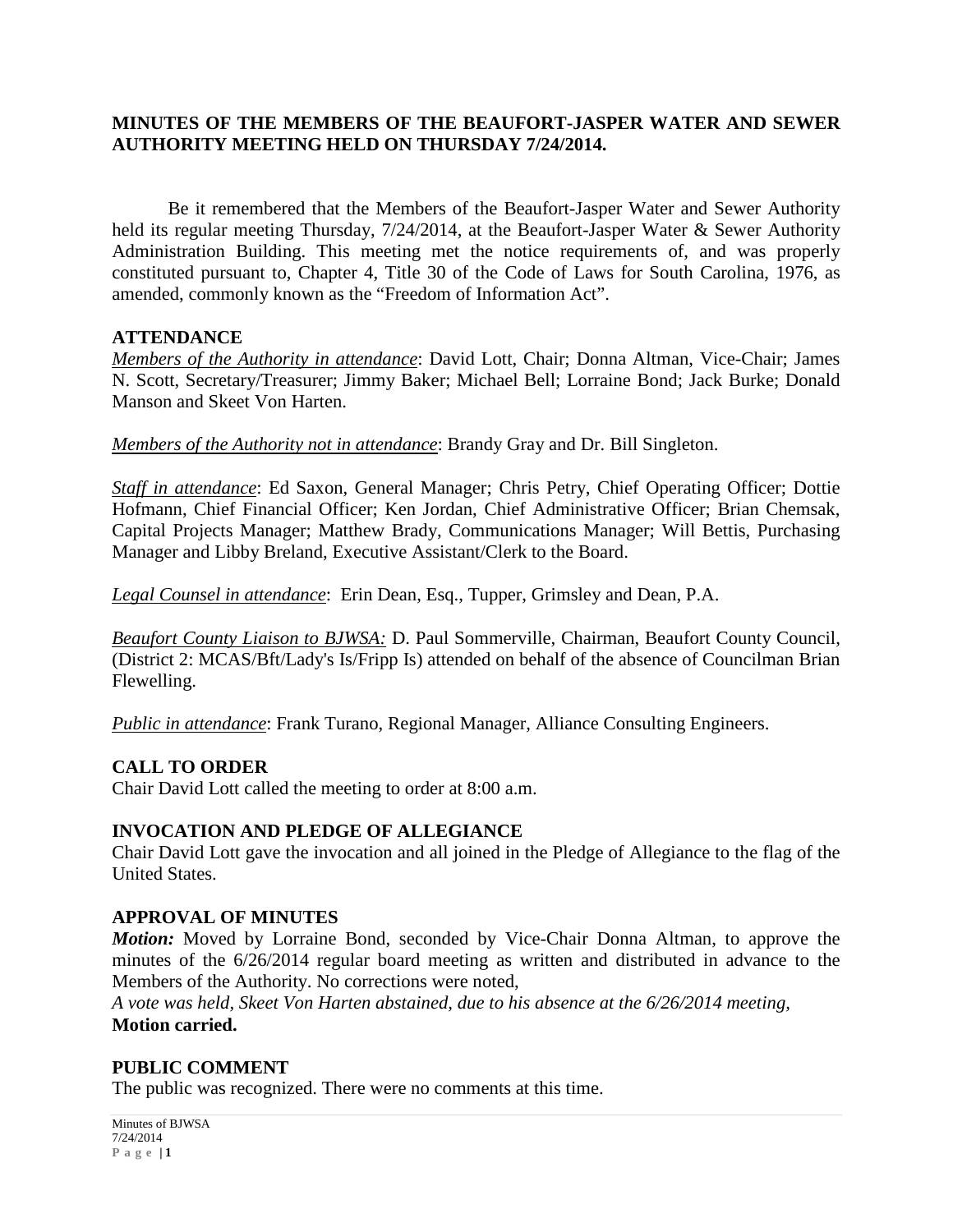## **GENERAL MANAGERS REPORT**

*Ed Saxon submitted the following report:*

- 1. *Safety/Wellness Report* For the 2<sup>nd</sup> straight month, there were no lost workday cases, no injuries or incidents and for the  $2<sup>nd</sup>$  straight year, we did not experience a LWC and have worked 604,000 safe hours.
- 2. *Savannah River Basin* **–** The Basin experienced normal rainfall in June. The COE is projecting the normal gradual 3 foot descent in levels over the next 10 weeks due to higher demands for peaking hydropower and the continuing hot weather that causes high evaporation rates.
- 3. *Water Festival* **–** Congratulations to Brandy Gray for leading a great festival and BJWSA's raft team, the Sewer Ratz. They won the non-profit division and finished  $2<sup>nd</sup>$  overall.
- 4. *GFOA Certificate of Excellence in Financial Reporting* For the 10<sup>th</sup> straight year, BJWSA has received this award for our 2103 CAFR. Thanks and congratulations to Sarah and the Finance Staff for their diligence and hard work.
- 5. *Military Enhancement Committee (MEC)* **-** I was fortunate to be appointed by Beaufort County to serve on this important committee. Skeet is also a member of MEC and the MEC serves to enhance the quality and value of our military installations while defending them with regard to any threats, including base realignments and closures.
- 6. *Comments on SRS Plans to Receive, Process and Dispose of German Spent Nuclear Fuel -* DOE issued a Notice of Intent, "Environmental Assessment for the Acceptance and Disposition of Used Nuclear Fuel Containing US-Origin Highly Enriched Uranium from the Republic of Germany". BJWSA, along with many other agencies, including the SRS Citizens Advisory Board, strongly object to this plan and we documented our objection in a letter dated 7/14/14 to DOE.
- 7. *Recent Board Reappointments* **–** We have received reappointment letters from the Governor for Mr. Lott and Mr. Burke. In your packet is an updated Board Member List. For the 1<sup>st</sup> time in over 20 years, we have a complete officially appointed Board. Thanks to Libby for bird-dogging the recent reappointments.
- 8. *Wasting our Waterways Report* **–** In June, the Environment Georgia Research & Policy Center published a report written by the Environment America Research & Policy Center, which listed the releases of toxic pollutants to US waterways based on EPA's Toxic Release Inventory for the year 2012. Similar reports were issued previously in 2012 for 2010 releases and in 2009 for 2007 releases. The Middle Savannah River watershed was shown as having the third-most pollutants released, 5,025,161 pounds, the main contributors being the industries on the Georgia side of the river. EPA has created a relative ranking measure for pollutants called the Toxic Weighting Factor (TWF) because each pollutant has different toxicities to human health and aquatic communities. The report also lists the Top 10 watersheds receiving pollutants based on this TWF and the Savannah is not shown on this list. There were several articles in the local papers about the report and our response focused on EPA's & the State's role in permitting and monitoring the dischargers, the extensive monitoring being done in the Savannah Basin, our good working relationship with these dischargers, and our history of consistently producing high quality, safe drinking water that exceeds all state and federal regulations.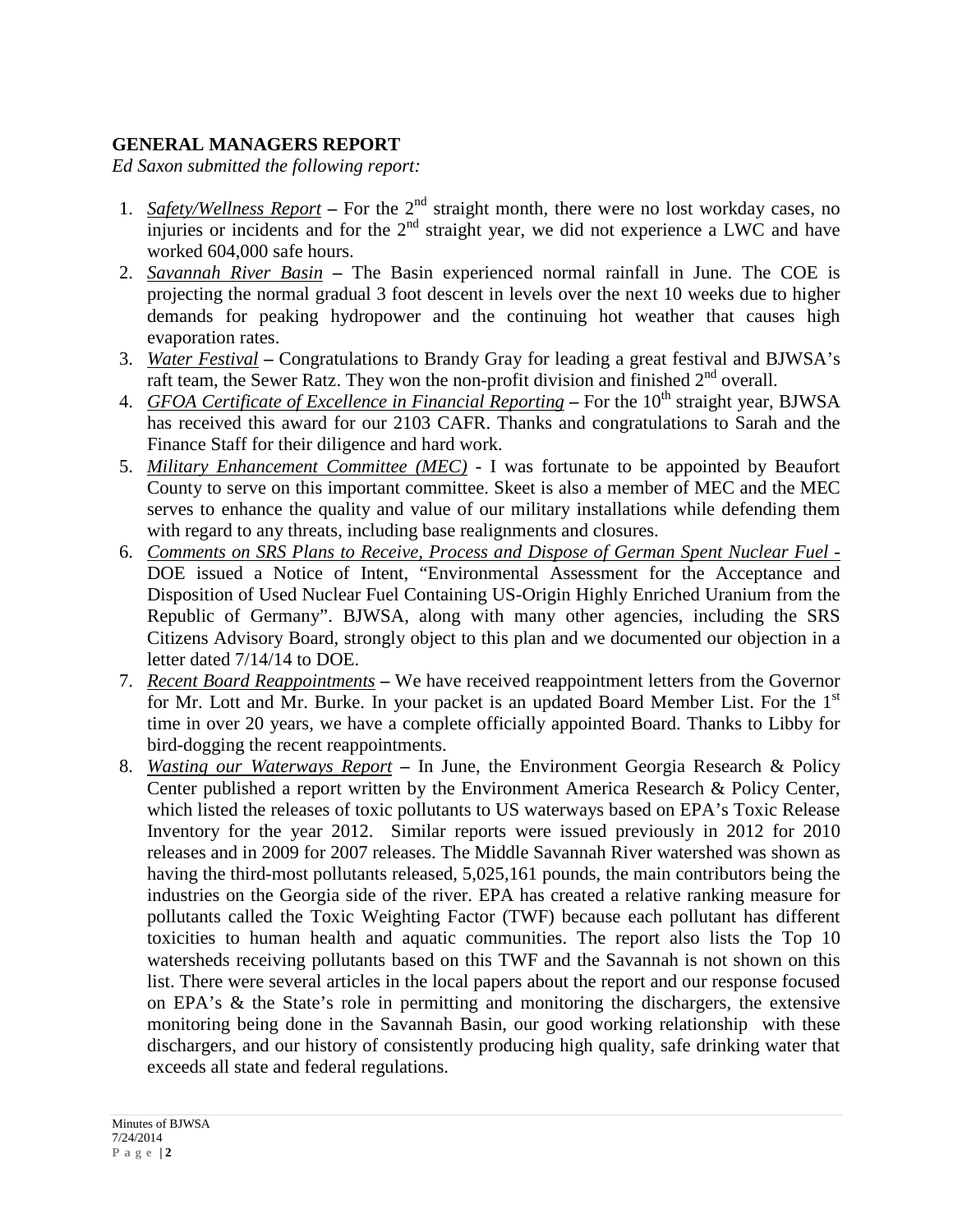- 9. *General Manager Goals for FY15* **–** I distributed my proposed FY15 goals during the committee meetings and asked for your review and comment. These goals were categorized based on the 11 attributes used in my FY14 evaluation.
- 10. *CTSO Vacancy* **–** Received 27 external applications for the position but only 15 met all the qualifications. From those 15, we have selected 3 to interview. They are all from the northeast and we have scheduled a "go to meeting" interview with each during the  $1<sup>st</sup>$  week of August. Dottie, Chris, Ken, Allena & I will conduct the interviews. Based on the results of the interview, we will either schedule an in person  $2<sup>nd</sup>$  interview or expand our external solicitation and re-advertise.
- 11. *Service Lateral Maintenance Agreements* **–** For the past six months Staff has been evaluating the benefits of BJWSA providing a water/sewer service lateral maintenance program for our customers. Many utilities offer this service which maintains the pipelines on the customer's property from the system connection to the house. We have received a proposal from HomeServe, the nation's largest provider of these services and have investigated the possibility of BJWSA developing and offering our own in house program to provide this service. I've distributed a memo summarizing our activities to date and our future plans.
- 12. *Recent Announcements* **–** Marc Orlando has been selected to replace Anthony Barrett as Bluffton Town Manager, Anthony will retire at the end of September. HH PSD announced that Richard Cyr, GM, will retire on 6/30/15 and they have selected Pete Nardi, currently the Asst. GM, to replace Richard.
- 13. *Taste & Odor* Chris will provide an update on our most recent T&O experience.
- 14. *Matthew Brady* As part of Matthew's Communications Report I've asked him to do a brief presentation on BJWSA's Social Media efforts.

*After Chris Petry presented an update on the taste and odor event, Chair, David Lott suggested that the staff consider a public campaign on a regular basis to keep the public informed.*

 *Public Affairs Report* Matthew Brady highlighted community events and identified several projects taking place throughout the service area:

- Social Media Matthew gave a power point presentation identifying the trends of users on social media and how consumers use the social networking sites in the utility industry. We are looking into the future of enhancing communication through the growth of *Facebook*, *Twitter* and other social media.
- Beaufort Water Festival Events BJWSA also participated in the water festival parade and children's day event.
- Seabrook Point Waterline Project Ballots for this project were sent to the community, and are due back by August 5.

*A summary memo dated 7/16/2014, was included in the Board packet and is attached to these minutes and is made a part hereof.*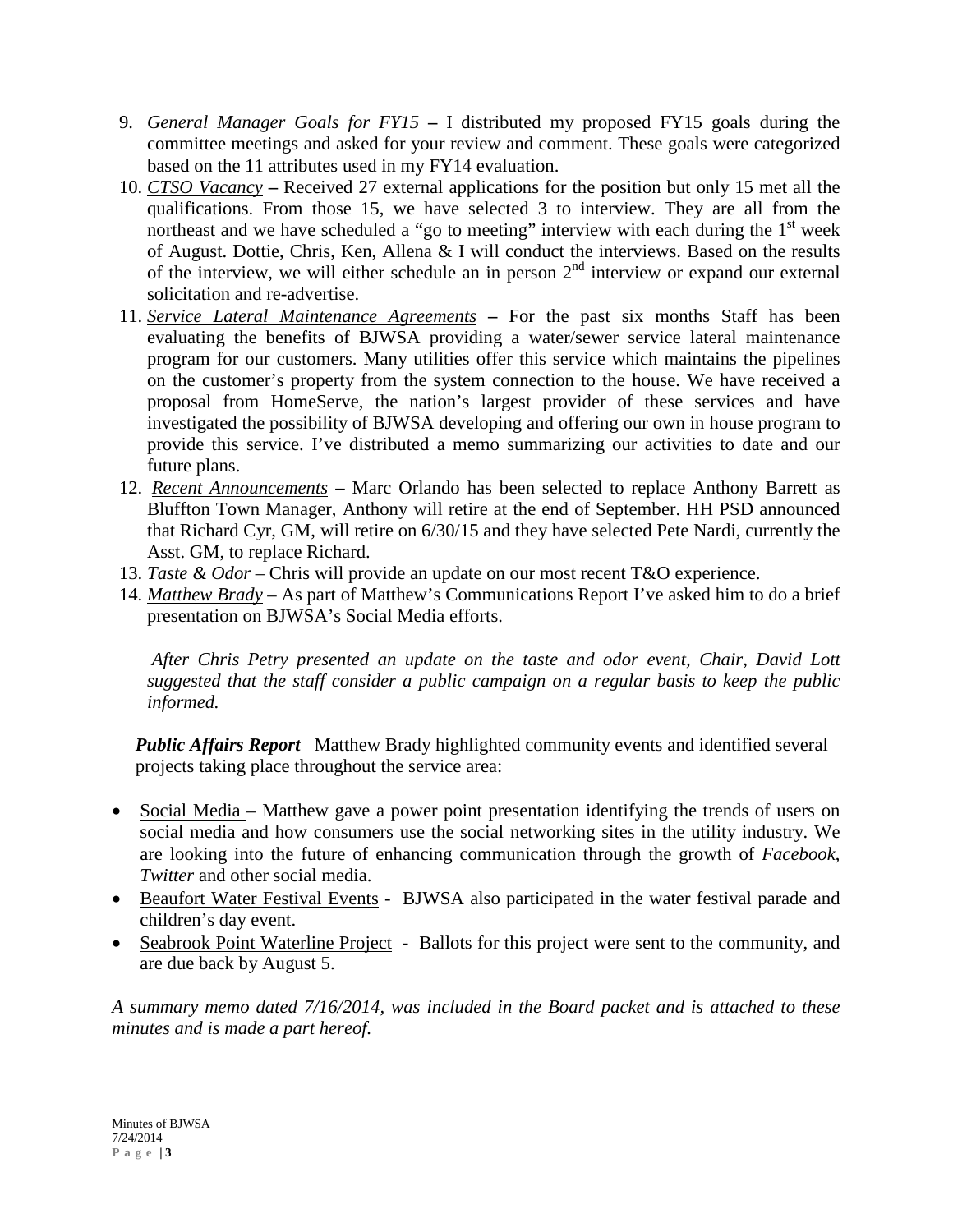# **COMMITTEE REPORTS**

*Report of the Executive Committee* Chair David Lott stated that the Executive Committee did not meet therefore had no report.

*Report of the Capital Projects Committee* Committee Member Jack Burke reported that the Capital Projects Committee met on 7/16/2014 and reviewed the status of the Capital Program and Development Activity. A summary of noteworthy projects was included in the Board Packet. Some projects of note:

- Chelsea WTP Tube Settler Replacements. The tube settler replacement project is complete.
- Emergency Generator Air Quality Compliance Project. This project is complete and the units are in the testing phase.
- FY15 GM Goals. Ken Jordan reviewed the FY15 GM Goals.
- Rate Workshops. Dottie Hofmann handed out score sheets for the rate workshops.
- Board Action. Four items will be presented under new business requiring Board approval.

*A copy of the CIP Update memorandum from Brian Chemsak dated 7/16/2014 was included in the Board Packet and is attached to these minutes and is made a part hereof.*

*Report of the Finance Committee* Donna Altman reported that the Finance Committee met on 7/17/2014 and submitted the following report:

- Financial Reports. The financial report for June was not prepared due to the upcoming Audit preparation.
- Call Center Metrics. Even with an average of 8900 incoming calls the wait time was under 1.5 minutes.
- Capacity fees. Total revenues in water and sewer capacity fees for the month of June were \$163,620.
- Budget Adjustments. Brian Chemsak reviewed the budget adjustment for the Hardeeville waterline replacement project.
- Audit Planning Review. The Auditors of Cherry, Bekaert, LLP gave a presentation to the committee on the audit process and two new GASB rule changes. The Governmental Accounting Standards Board issued two new accounting standards that will significantly change the way pensions are recorded in FY2015. Statement No. 68 & 71 - Accounting and Financial Reporting for Pensions and Amendment. Final audit results and financial statements will be presented to the Finance Committee during October and thereafter to the full Board in November. A copy of the auditors' presentation is in the dropbox.

*Report of the Personnel Committee* Committee member Michael Bell reported that the Personnel Committee met on 7/15/2014 and submitted the following report:

• Compensation Study Implementation Update. Performance reviews have been completed and management will review the process to evaluate the "lessons learned" of the new system.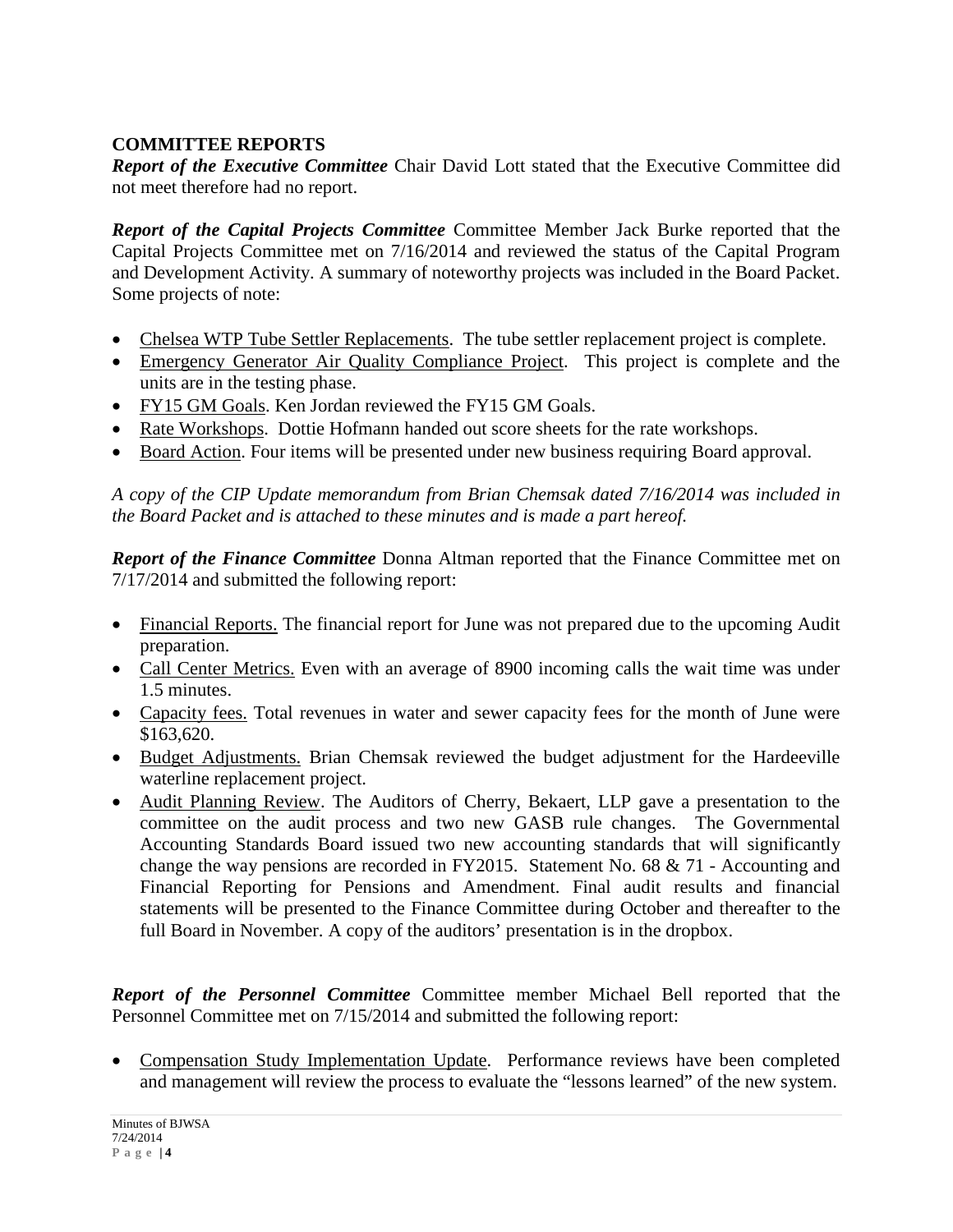- FY15 GM Goals. The GM goals were reviewed.
- Wellness Program Update. The committee is working on the tobacco cessation program and also planning wellness activities for FY15.
- BJWSA University Next Steps. To develop a skills gap analysis and BJWSA is also looking into partnering with TCL to develop behavioral and physical assessment analysis.

*Staff Communication Plan. The staff is working on a plan and will bring something to the Board in November.*

# **OLD BUSINESS**

No old business was presented.

# **NEW BUSINESS**

Capital Improvement Program

#### *Budget Adjustment/Contract Award*

1. CIP-21763 Hardeeville Water Line Replacement. This project will replace the asbestos waterline in Hardeeville along Hwy. 17 and provide better water distribution within the Hardeeville water system. The SC Rural Infrastructure Authority awarded \$350,000 to BJWSA to complete this project. This project was originally approved in the FY16 funding; part of the grant requirements is that the project must be completed within 18 months of the grant award, therefore staff is asking to move the project into the FY 15 budget year. BJWSA also requested proposals from engineers to design the project and Hazen & Sawyer has been selected as the design engineer for this project for \$124,500.

- $\triangleright$  Budget Adjustment FY16 to FY15
- Engineer Selection of Hazen & Sawyer for \$124,500.

*Motion:* Recommendation for approval of CIP #21763 Hardeeville WL Replacement budget adjustment to move the project into the FY15 budget year and engineering selection of Hazen and Sawyer for **\$124,500** as presented and referenced in the memorandum from Brian Chemsak, dated 7/10/2014 came from the Capital Projects Committee, *requiring no second*, *All voted in favor*, none opposed,

#### **Motion passed unanimously.**

#### *Change Orders*

1. CIP-21712 Admin Building AC Replacement to Johnson Controls Interface for \$190,915. This contract was originally approved in May. Johnson Controls proposed a bid that would allow qualifying for a SCE&G rebate program through the Energy Wise Program. JCI's proposal included an HVAC system optimization and energy management system for the entire admin building. In addition to the rebate, the new system should reduce energy costs by over 55%, increase equipment life and improve comfort for the building occupants.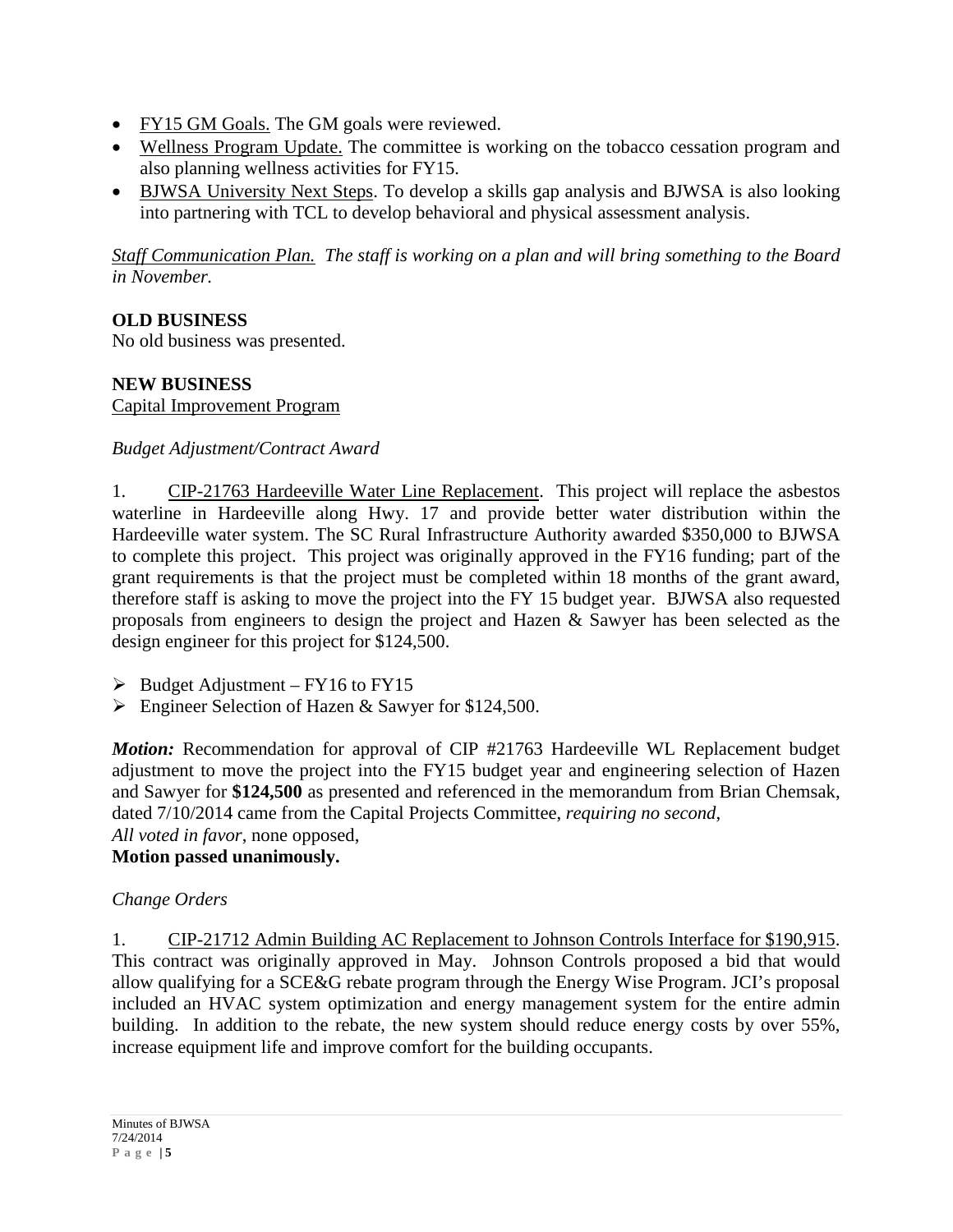*Motion:* Recommendation for approval of CIP #21712 Admin Building AC Replacement Change Order to Johnson Controls Interface for **\$190,915** as presented and referenced in the memorandum from Brian Chemsak, dated 7/1/2014 came from the Capital Projects Committee, *requiring no second*,

# *All voted in favor*, none opposed,

**Motion passed unanimously.**

2. CIP-21722 Bonaire Subdivision WL Replacement Change Order to Potter Construction for \$13,380. This project was originally approved in April. During the construction some additional items, a fire hydrant replaced, and larger overlays of driveways, were added to the project scope that warranted a final change order. The final change order amount is for **\$13,380** for a revised contract amount of \$113,215.

*Motion:* Recommendation for approval of CIP #21722 Bonaire Subdivision WL Replacement Change Order to Potter Construction for **\$13,380** as presented and referenced in the memorandum from Brian Chemsak, dated 7/10/2014 came from the Capital Projects Committee, *requiring no second*,

*All voted in favor*, none opposed, **Motion passed unanimously.**

*Contract Award*

1. CIP-21820 Misc. WW Pump Station Replacements to BRW Construction for \$120,375.

This project is to replace the existing HD04 wastewater pump station located near the intersection of Hwy 278 and Hwy17 in Hardeeville, SC. The project consists of coating the existing structures, replacing the discharge piping, replacing the electrical panels and improving the site. Bids were certified and staff recommends award to BRW Construction in the amount of **\$120,375.**

*Motion:* Recommendation for approval of CIP #21820 Contract Award for the Misc. WW Pump Station Replacements to BRW Construction in the amount of **\$120,375** as presented and referenced in the memorandum from Brian Chemsak, dated 7/15/2014 came from the Capital Projects Committee, *requiring no second*,

*All voted in favor*, none opposed,

# **Motion passed unanimously.**

#### Appointment of Two Members to the Levy-Limehouse-Bellinger Hill (LLBH) Community Advisory Committee

- *Recommendation Submitted by the remaining Members of the LLBH Community Advisory Committee:* 
	- 1.Candidate Aisha Yvonne Caul
	- 2. Candidate Nathaniel Wright Sr.

*Motion:* Moved by Jack Burke, seconded by Jimmy Baker, to approve candidate, Aisha Yvonne Caul to the LLBH Community Advisory Committee,